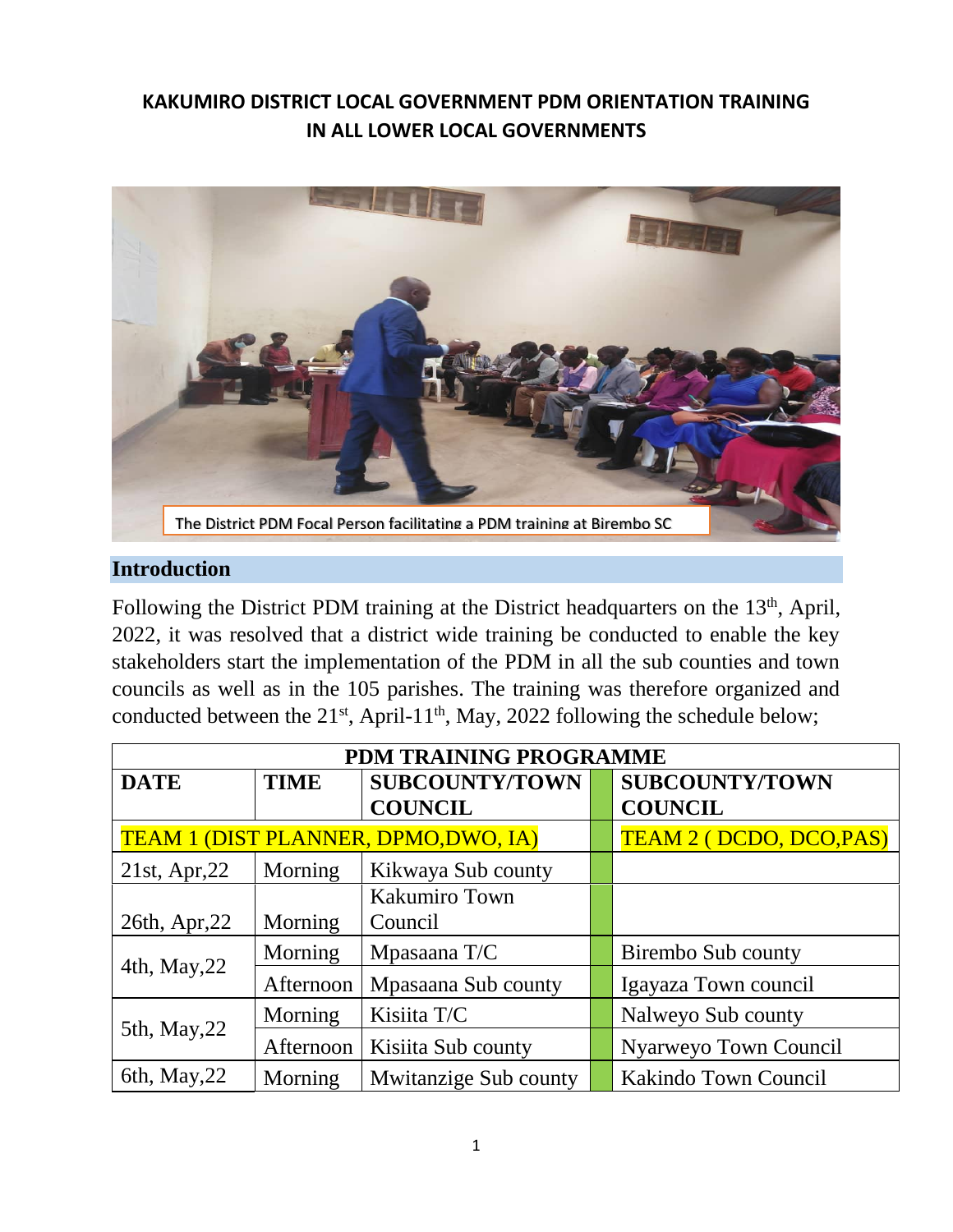| PDM TRAINING PROGRAMME |             |                           |  |                          |
|------------------------|-------------|---------------------------|--|--------------------------|
| <b>DATE</b>            | <b>TIME</b> | <b>SUBCOUNTY/TOWN</b>     |  | <b>SUBCOUNTY/TOWN</b>    |
|                        |             | <b>COUNCIL</b>            |  | <b>COUNCIL</b>           |
|                        | Afternoon   | Kitaihuka Sub county      |  | <b>Kikoora Subcounty</b> |
| 9th, May, 22           | Morning     | <b>Bwanswa Sub County</b> |  | Katikara Subcounty       |
| 10th, May, 22          | Morning     | Kyabasaijja Sub county    |  | Kasambya Sub county      |
|                        | Afternoon   | Kibijjo Sub county        |  | Kisengwe Sub county      |
| 11th, May, 22          | Morning     | Nkooko T/C                |  | Kijangi Sub county       |
|                        | Afternoon   | Nkooko Sub county         |  | Kakindo Sub county       |

As highlighted on the above programme, the training was conducted by two teams of which team 1 comprised of the District planner, District production Officer, District Water Officer and the Internal auditor; and team 2 comprised of District Community Development Officer, District Commercial Officer and the Principal Assistant Secretary.

### **Training Objectives**

The training objectives were mainly;

- 1. To equip the participants/leaders with knowledge so as to promote a better understanding of the PDM by all stakeholders.
- 2. To come up with a clear road map on Household selection, enterprise selection and Group formation.
- 3. To help participants understand and get acquitted of the requirements needed by Households to benefit from the PDM
- 4. To highlight the likely challenges in the programme and suggest solutions on how to overcome them.

### **PDM Trainers**

The trainers were mainly the District PDM steering committee that had been constituted by the CAO.

| <b>NAME</b>      | <b>DESIGNATION</b>                | <b>CONTACT</b> |
|------------------|-----------------------------------|----------------|
| Ankunda Nickson  | <b>DCDO/PDM Focal Person</b>      | 0782022124     |
| Serugo Pious     | <b>Ag.District Planner/Member</b> | 0774999153     |
| Mutakooha George | Ag DCO/Member                     | 0772539261     |
| Namudu Robinah   | <b>Internal Auditor/Member</b>    | 0773922053     |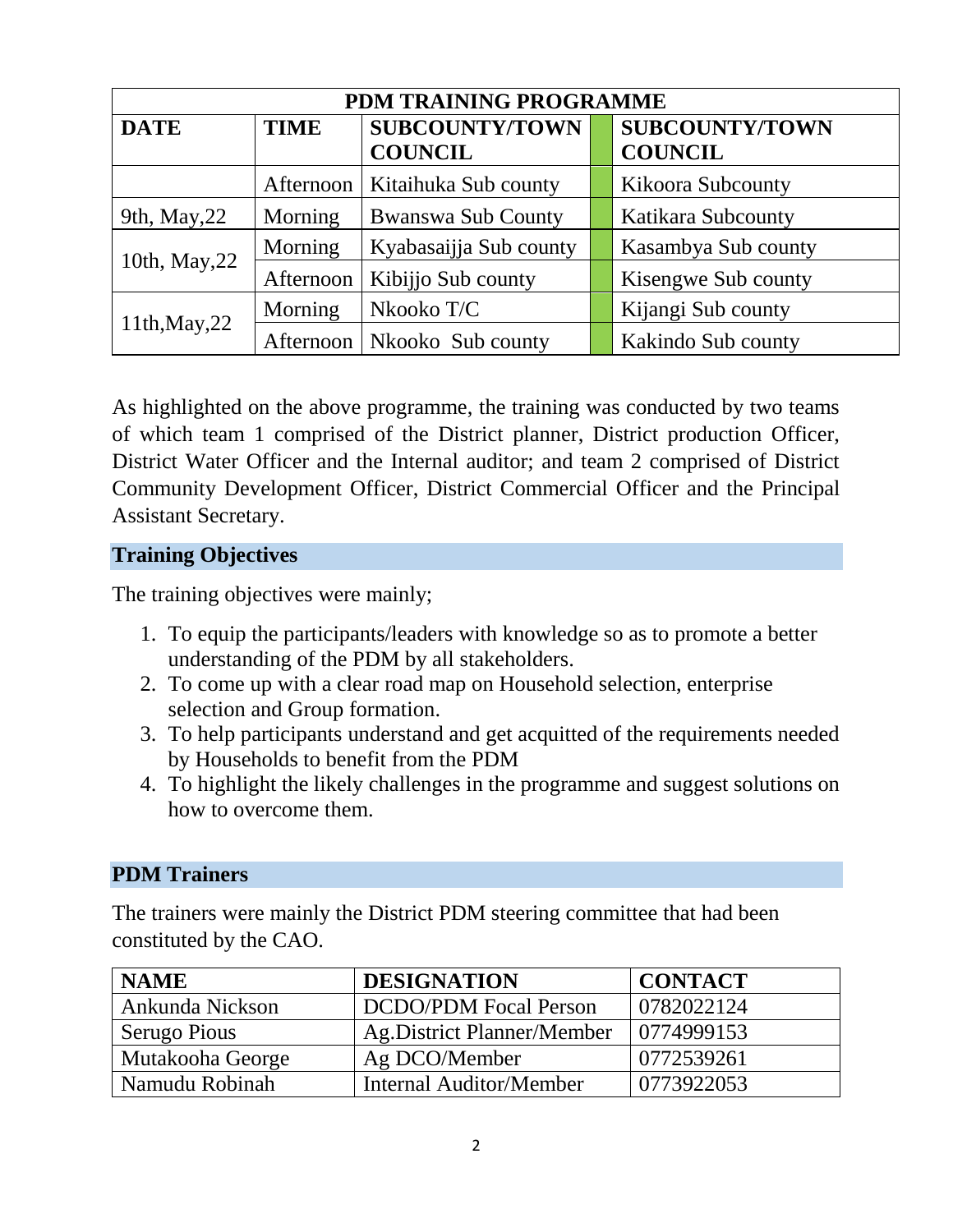| <b>NAME</b>            | <b>DESIGNATION</b> | <b>CONTACT</b> |
|------------------------|--------------------|----------------|
| Joram Ssali Sekitoleko | ∣ PAS/Member       | 0772405470     |
| Isingoma Julius        | DWO/Member         | 0772318663     |
| Serumaga Stephen       | Ag.DPMO/Member     | 0774853145     |

The District PDM steering committee was supported by three other officials that emphasized on ownership and sustainability of the programme. These included;

| <b>NAME</b>                                | <b>DESIGNATION</b>     | <b>CONTACT</b> |
|--------------------------------------------|------------------------|----------------|
| Rtd.Major Matovu David   Resident District |                        | 10776731071    |
|                                            | Commissioner           |                |
| Hon. Sentayi Joseph S                      | <b>LCV</b> Chairperson | 0772331926     |
| <b>Byekwaso Fredrick</b>                   | Deputy CAO             | 0772966324     |

## **Training Participants**

As a way of popularizing the PDM intervention, the training targeted key sub county leaders and Parish leaders including but not limited to the following;

- The LC 3 Chairpersons
- The LC2 Chairpersons
- The LC1 chairpersons
- The Hon Sub county Councilors
- The Chairperson NRM at Parish level
- The Youth Chairpersons at Parish level
- The Women Chairpersons at Parish Level
- The PWD chairpersons at Parish Level
- The Parish Chiefs/Town Agents
- The Community Development Officers
- The Agricultural Extension Officers
- The Town clerks and Sub county Chiefs
- Representative from any development partner or CBO

In every sub county/town Council, the representation was way above the expected except in a few areas where the Parish Local Councils are not available. These include;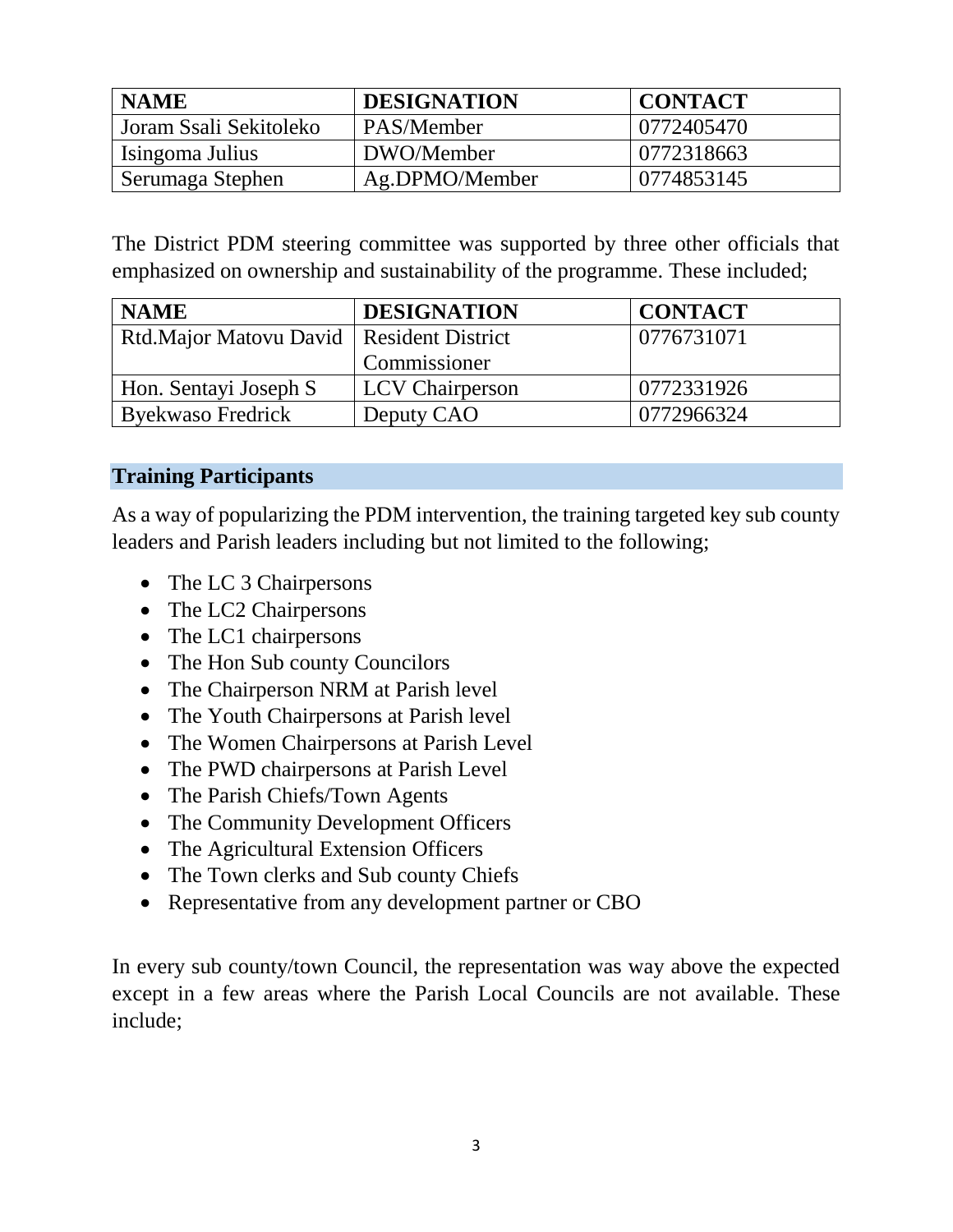| <b>Subcounty/Town</b>        | <b>No. of Parishes with no</b> | <b>Remarks</b>             |
|------------------------------|--------------------------------|----------------------------|
| councils                     | <b>LC2 Councils</b>            |                            |
| <b>Kikoora Subcounty</b>     | 04                             | All the Parishes have no   |
|                              |                                | LC2 councils               |
| Nkooko Town Council          | $\Omega$                       | Only 1 have no LC2         |
|                              |                                | Council                    |
| <b>Mwitanzige Sub county</b> | 02                             | 2 parishes do not have     |
|                              |                                | LC <sub>2</sub> councils   |
| Kisiita Sub county           | 04                             | 4 out of 5 Parishes do not |
|                              |                                | have LC 2 councils         |
| Mpasaana Sub county          | $\mathcal{A}$                  |                            |

The above parishes need to be supported to constitute Local council 2 since the chairpersons are the leaders of the Parish Development Committees.

In other LLGs, it was noted that some posts of NRM leaders and Women Chairpersons are lacking. The rightful parishes will be submitted after data has been collected.

## **Training overview**

The trainers mainly focused on the following subtopics/areas

- Definition of PDM
- Background and general overview of PDM
- Objectives of PDM
- Pillars of PDM
- Enterprise selection
- Parish Development Committees and their roles
- Group formation
- PDM SACCO
- Reporting system

The above sub topics were well deliberated with much emphasis on **Pillars of PDM, Enterprise selection, Group formation and PDM SACCO**

### **Question and Answer Session**

As we trained, we aimed at giving participants apple time for questions to ascertain their understanding of the Parish Development Model. A number of questions were raised as sampled below;

How is the programme going to know the poor people against the rich people?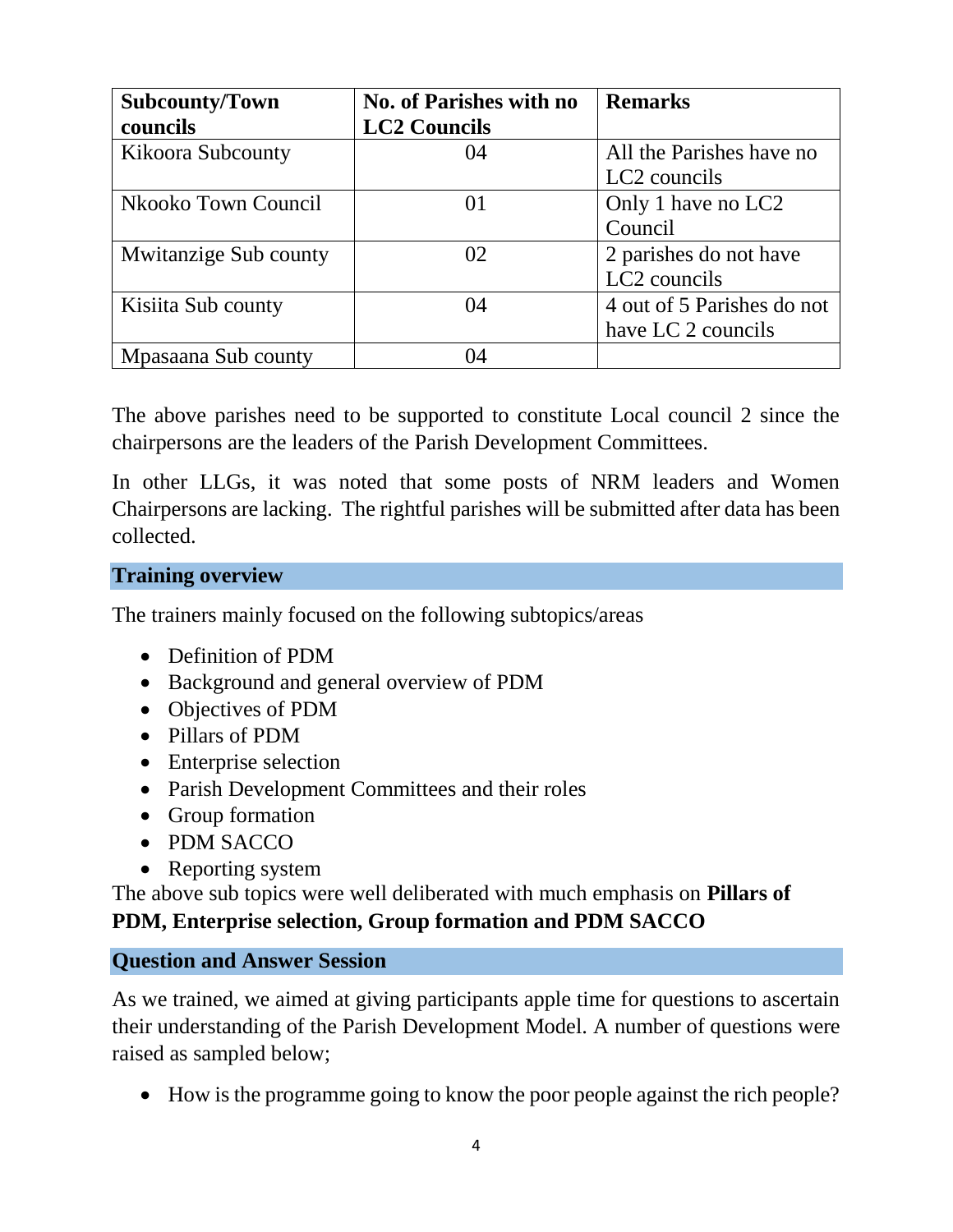- Who are the target beneficiaries? Is it only for the subsistence households or even the rich can access the PDM revolving funds?
- When is the programme starting?
- Some parishes have no leadership, how will the PDC be constituted?
- Is the PDC going to receive salary?
- Is the funds for individual households or groups?
- For how long will the money be used?
- Is UGX 17M not little for the parish?
- How different is PDM from Emyooga Programme?
- Is PDM targeting agricultural enterprises alone?

All the above questions and many more were asked and the trainers managed to answer them to the satisfaction of participants

#### **Achievements of the training**

The training was well conducted and the achievements can be summarized as follows;

- The mobilization of participants was commendable. In all the LLGs, the average attendance was more than 95%.
- Most of the technical staff at lower local governments were available.
- Participants got the right information and assured us of trickling down that information to community members
- The community members appreciated the programme and promised to get involved for socio-economic transformation.

### **Challenges Encountered during the training**

- Participants complained of not having lunch yet the training was intense.
- PDM handouts/handbooks were limited and therefore a few participants got copies.
- Time for training was limited since on a daily basis we were targeting two lower local governments. In actual sense a LLG would have been trained on daily basis.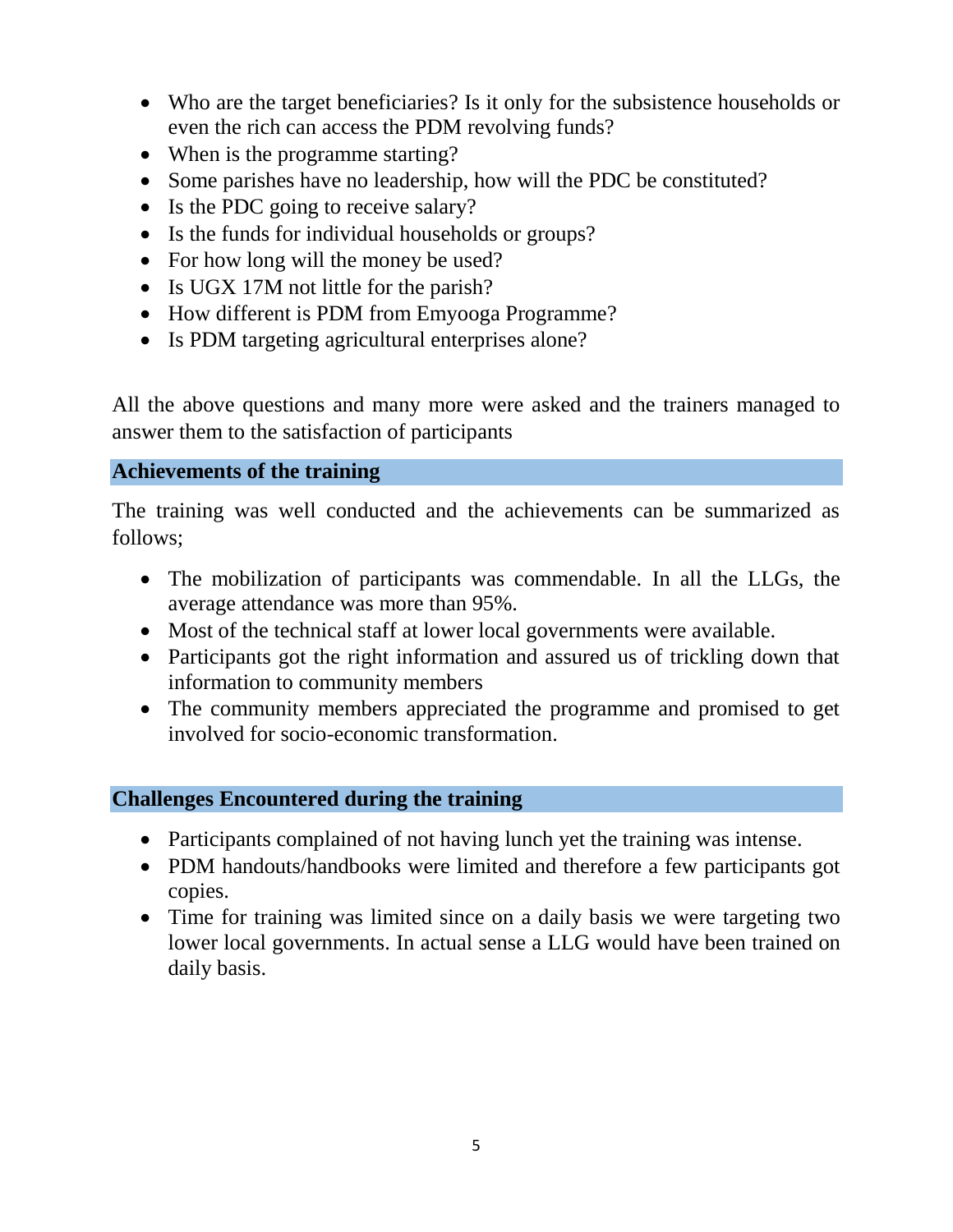### **Summary of Recommendations**

- **1.** It was agreed that the Parish Chiefs compile a list of the Parish Development Committee and submit it to the District PDM focal person.
- 2. It was agreed that the PDC committee should select a neutral place in a parish where meetings and further deliberations of the parish will be taking place.
- 3. The Leaders to continue mobilizing and sensitizing masses on the Parish Development Programme.
- 4. The Parish with support from Agricultural Extension Officers should start selecting the Enterprises to implement in a specified parish.

## **Conclusion**

The Parish Development model is one of the government strategies that is aiming at creating socio-economic transformation in the lives of the poor households targeting to at least get an annual income of UGX 20M. The training at Lower Local Governments emphasized on the need to create a mindset change so as people embrace this strategy and aim at transforming themselves from Subsistence economy to money economy.

## **Compiled by,**



**Ankunda Nickson District Community Development Officer/PDM Focal Person Kakumiro District Local Government**